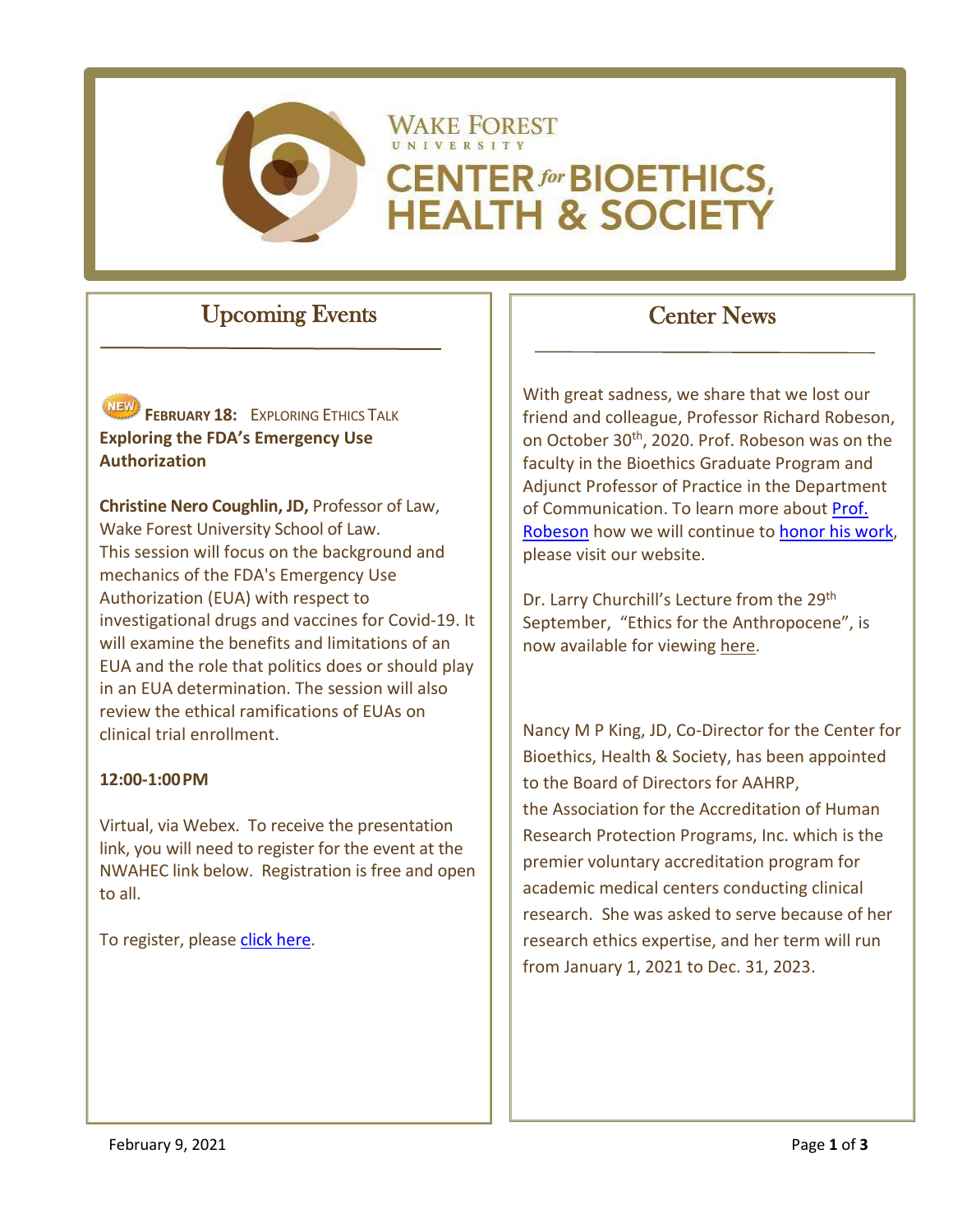### Center News

Fall & Winter, faculty publications and scholarly work include:

#### **Nicholas Colgrove, PhD – Post-Doctoral Fellow:**

"*Pro-Life Hypocrisy: Why Inconsistency Arguments Don't Matter*." [Journal of Medical Ethics](https://jme.bmj.com/content/early/2020/12/10/medethics-2020-106633) (online first). Co-authored with Bruce P. Blackshaw and Daniel Rodger.

"*The Devil in the Details.*" [American Journal of](https://www.tandfonline.com/doi/full/10.1080/15265161.2020.1832614)  [Bioethics](https://www.tandfonline.com/doi/full/10.1080/15265161.2020.1832614) 20(*12*): 18-20.

"*The (In)compatibility of the Privation Theory of Evil and the Mere-Difference View of Disability.*" [National Catholic Bioethics](https://www.pdcnet.org/ncbq/content/ncbq_2020_0020_0002_0329_0348)  [Quarterly](https://www.pdcnet.org/ncbq/content/ncbq_2020_0020_0002_0329_0348) 20(*2*): 329-48.

"*Gestaticide: Killing the Subject of the Artificial Womb*." [Journal of Medical Ethics](https://jme.bmj.com/content/early/2020/11/18/medethics-2020-106708) (online first). Co-authored with Bruce P. Blackshaw and Daniel Rodger.

#### **Ana Iltis, PhD - Faculty:**

#### Presentation:

January 27: Transplantation Genomics: Ethics of Research and Clinical Applications Conference 2021, New York University **-** *Health Disparities and Transplant Genomics.*

### Center News

#### **John Moskop, PhD, - Faculty**

*"Setting The Stage: Fifty Years of U.S. End-Of-Life Care Debates",* [Wake Forest Journal of Law &](https://wfulawpolicyjournal.com/issues/current-issue/)  [Policy Review, Vol 11:1, 2020:](https://wfulawpolicyjournal.com/issues/current-issue/)

#### **Christine Nero Couglin, JD, - Faculty:**

#### Podcast:

*"Privacy in a Pandemic"*, Oklahoma Law Rewiew, [Episode 2](https://www.listennotes.com/podcasts/olr/privacy-in-a-pandemic-with-E0yh-iArUI7/) (October 14, 2020)

#### Presentations:

*"Politics, the Pandemic and Health Data Privacy*" in Privacy in a Pandemic: How Employers, Insurers, and Government Actors Collect and Use Your Data, Oklahoma Law Review 2020 Symposium (October 16, 2020)

*"Vaccine Development and Approval: Help is on the Way"*, Cardozo Society, Greensboro, North Carolina (January 15, 2021)

#### Article:

*"A Virtuous Circle: How Health Solidarity Could Prompt Recalibration of Privacy and Improve Data and Research"* (January 27, 2021). Coauthored with Nicholas P. Terry. [Oklahoma Law](https://papers.ssrn.com/sol3/papers.cfm?abstract_id=3774366)  [Review,](https://papers.ssrn.com/sol3/papers.cfm?abstract_id=3774366) Forthcoming.